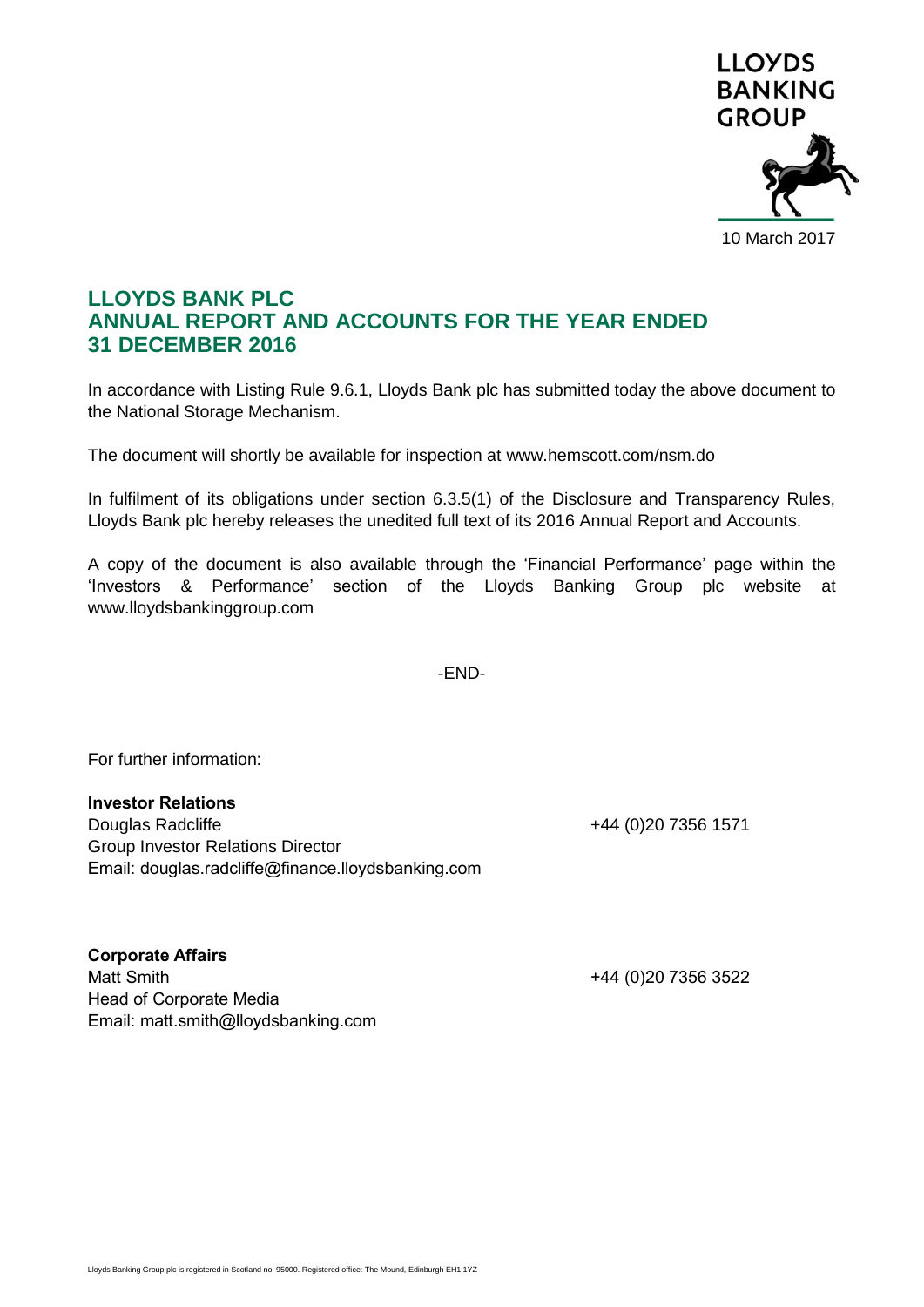## **FORWARD LOOKING STATEMENTS**

This Annual Report contains certain forward looking statements with respect to the business, strategy and plans of the Lloyds Bank Group and its current goals and expectations relating to its future financial condition and performance. Statements that are not historical facts, including statements about the Lloyds Bank Group's or its directors' and/or management's beliefs and expectations, are forward looking statements. Words such as 'believes', 'anticipates', 'estimates', 'expects', 'intends', 'aims', 'potential', 'will', 'would', 'could', 'considered', 'likely', 'estimate' and variations of these words and similar future or conditional expressions are intended to identify forward looking statements but are not the exclusive means of identifying such statements. By their nature, forward looking statements involve risk and uncertainty because they relate to events and depend upon circumstances that will or may occur in the future.

Examples of such forward looking statements include, but are not limited to: projections or expectations of the Lloyds Bank Group's future financial position including profit attributable to shareholders, provisions, economic profit, dividends, capital structure, portfolios, net interest margin, capital ratios, liquidity, risk-weighted assets (RWAs), expenditures or any other financial items or ratios; litigation, regulatory and governmental investigations; the Lloyds Bank Group's future financial performance; the level and extent of future impairments and write-downs; statements of plans, objectives or goals of the Lloyds Bank Group or its management including in respect of statements about the future business and economic environments in the UK and elsewhere including, but not limited to, future trends in interest rates, foreign exchange rates, credit and equity market levels and demographic developments; statements about competition, regulation, disposals and consolidation or technological developments in the financial services industry; and statements of assumptions underlying such statements.

Factors that could cause actual business, strategy, plans and/or results to differ materially from the plans, objectives, expectations, estimates and intentions expressed in such forward looking statements made by the Lloyds Bank Group or on its behalf include, but are not limited to: general economic and business conditions in the UK and internationally; market related trends and developments; fluctuations in exchange rates, stock markets and currencies; the ability to access sufficient sources of capital, liquidity and funding when required; changes to the Lloyds Bank Group's or Lloyds Banking Group plc's credit ratings; the ability to derive cost savings; changing customer behaviour including consumer spending, saving and borrowing habits; changes to borrower or counterparty credit quality; instability in the global financial markets, including Eurozone instability, the potential for one or more countries to exit the Eurozone or European Union (EU) (including the UK as a result of a referendum on its EU membership) and the impact of any sovereign credit rating downgrade or other sovereign financial issues; technological changes and risks to cyber security; natural, pandemic and other disasters, adverse weather and similar contingencies outside the Lloyds Bank Group's or Lloyds Banking Group plc's control; inadequate or failed internal or external processes or systems; acts of war, other acts of hostility, terrorist acts and responses to those acts, geopolitical, pandemic or other such events; changes in laws, regulations, accounting standards or taxation, including as a result of further Scottish devolution; changes to regulatory capital or liquidity requirements and similar contingencies outside the Lloyds Bank Group's or Lloyds Banking Group plc's control; the policies, decisions and actions of governmental or regulatory authorities or courts in the UK, the EU, the US or elsewhere including the implementation and interpretation of key legislation and regulation; the ability to attract and retain senior management and other employees; requirements or limitations on Lloyds Banking Group plc and the Lloyds Bank Group as a result of HM Treasury's investment in Lloyds Banking Group plc; actions or omissions by the Lloyds Bank Group's directors, management or employees including industrial action; changes to the Lloyds Bank Group's post-retirement defined benefit scheme obligations; the provision of banking operations services to TSB Banking Group plc; the extent of any future impairment charges or write-downs caused by, but not limited to, depressed asset valuations, market disruptions and illiquid markets; the value and effectiveness of any credit protection purchased by the Lloyds Bank Group; the inability to hedge certain risks economically;